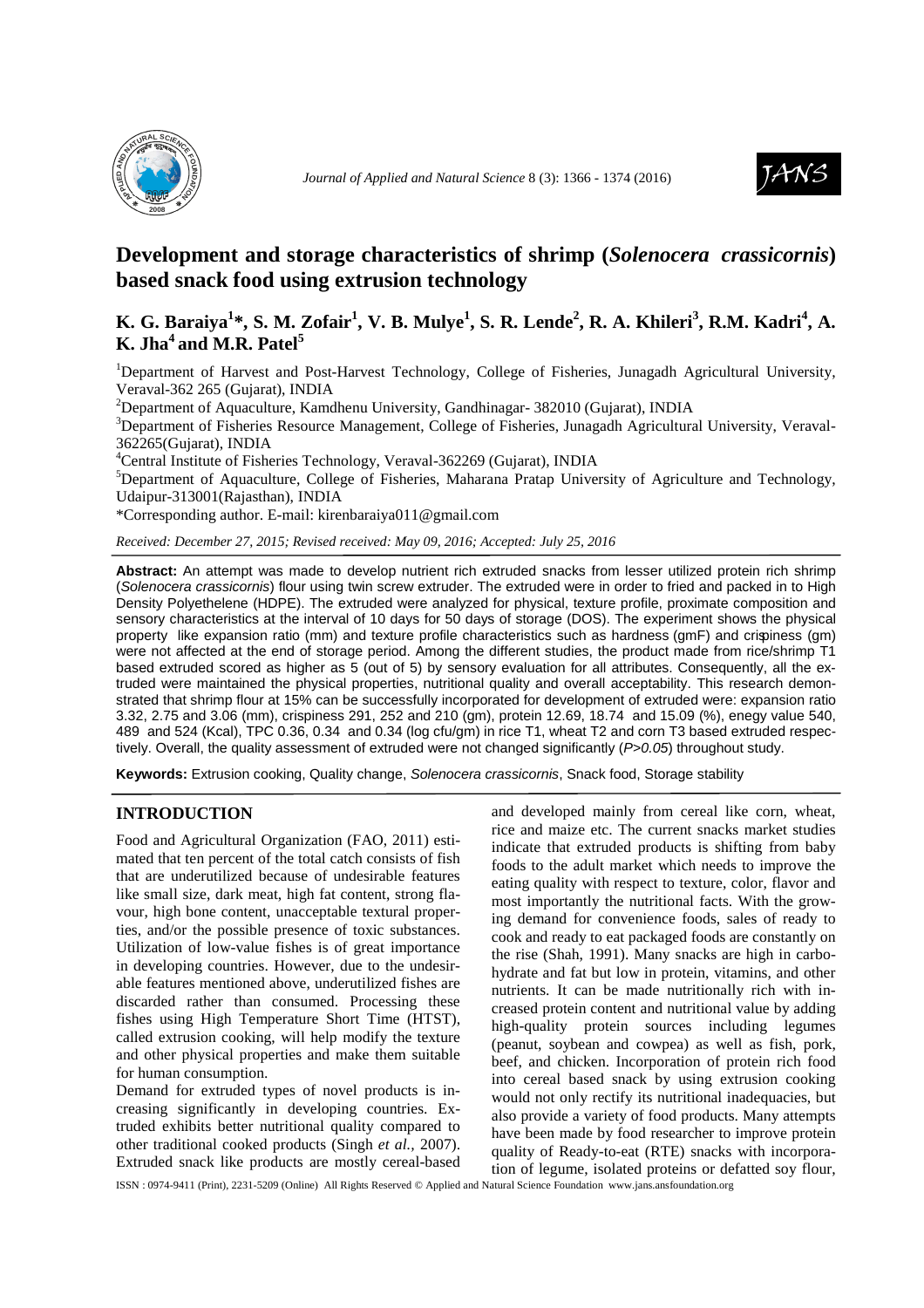meat and cheese analogues (Lakshmidevi *et al.,* 2005; Veronica et al., 2006).

In modern days, there is an ever increasing awareness about health foods and fish is gaining more acceptances because of its nutritional and functional properties. Maintaining and increasing the nutritional quality of fish based product during food processing is always a potentially important area for research. Fish are not only excellent source of high nutritional value protein but also excellent sources of lipids that contain omega-3 fatty acids, especially, Eicosapantaenoic Acid (EPA) and Decosahexaenoic Acid (DHA) (Simopoulos, 2000). The omega-3 fatty acids are essential for normal growth and may prevent coronary artery disease, hypertension, diabetes and cancer. Interestingly, fish is also a good source of various vitamins  $(A, D, B_6, A)$  $B_{12}$ ) and minerals (iron, zinc, iodine, selenium, potassium, sodium etc.). These potential effects have gained the attention of food processor, the medical community and consumer and have promoted diverse products containing n-3 fatty acids (Augustin and Sanguasri, 2003). The fish based studies have been reported successful incorporation of fish powder into starch-based materials by extrusion process to produce extruded products that were acceptable by consumer (Suknark *et al.,* 2001; Shaviklo *et al*., 2011). One of the primary benefits of extrusion is that it can transform a highly perishable initial product into a shelf-stable food.

The coastal mud shrimp (*Solenocera crassicornis*) is a local variety of shrimp which is used as food items in the coastal areas of Gujarat, India. It contains 20.83% protein, 1.05% fat, 77.20% moisture, 1.53 % ash and a good amount of minerals. Large amount of coastal mud shrimp is wasted every year due to lack of proper preservation and utilization method which can be considered as protein ingredient in snack food development. Extrusion process has been considered potential solution to utilization of the low economic value shrimp by using twin screw extrusion process. Thus, the economic and nutritional value of snack product will be greatly enhanced with addition of shrimp in the recipe. Success of shrimp and rice, wheat and corn based snack food will not only enhance the better utilization of low value shrimp but also enhances nutritional value of such snack food produced as well as opening a new avenue for local entrepreneurship. The aim of this study was to formulate nutritionally enriched stable, low cost snacks using locally available resources.

### **MATERIALS AND METHODS**

**Procurement of raw material:** The shrimp caught by trawl net along the coast off Veraval, Gujarat (Lat- 20° 55'12"N and long-70°20'24"E) were used for the study. The shrimp were iced in the ratio of 1:1 (shrimp: ice) and transported to the laboratory. The whole shrimp were washed in chilled potable water and processed to convert peeled and deveined (PUD).

It was dried in mechanical drier (Sun instruments Inc.) at 60°C for 8hrs and ground into powder with a blender (Mixer grinder, HP 1651 Philips) in order to sieved with 4 mm mesh size. Rice flour, wheat flour, corn flour and food color were procured from the local market and in order to sieve with 4mm mesh size to remove large sized grain particles. While other ingredients such as sunflower oil, salt, chili powder, chat masala, garam masala and other materials were procured from same local market for frying process.

**Extruder:** The extruder machine used for the present study was the twin-screw extruder (SYSLG-IV, Jinan Saibainuo Machinery Co. Ltd, China). Whole machine dimension length, width and depth are 2 m, 0.7 m, 1.4 m respectively. The dimension of screw were 30 mm in diameter and 600 mm long. While the pitch of the screw was 80 mm with a flight depth of 4 mm.

**Formulation of dough:** The products were prepared using a blend of rice flour/wheat flour/corn flour along with shrimp powder. The initial moisture content of rice flour, wheat flour and corn flour were 5.5%, 7.5% and 6.5% respectively. The flours were mixed with shrimp flour at  $15\%$  (w/w) level and adjusted the final moisture by adding required amount of water, conditioned at room temperature for 24 hrs. The blend was then mixed with sodium chloride and food color at 2 % (w/w) and 0.06 % (w/w) level respectively. Then the mixture was thoroughly mixed and then sieved through the 4 mm mesh to get uniform particle size and then kept for equilibration time of 30 min. After equilibration, once again the sample were sieved and mixture was prepared for extrusion as a function of barrel temperature, screw speed and die diameter. Feeding rate of cereal - shrimp flour mixture was adjusted to 333 g/ min (20 Kg/hr).

**Extrusion Process**: The mixture was prepared as a function of barrel temperature at 4 sections barrel were maintained at 30°, 60°, 130°, and 160°C . The machine parameters such as screw motor, feeder motor and cutter motor were maintained at a speed of 480, 240,180 rpm respectively and 2 mm die diameter was used. The mixtures were continuously fed to the machine by minimum of 4 min running time was allotted between treatments to ensure equilibrium before representative samples were taken. Finally the samples were collected on the aluminum tray and dried at 60° C for 1 hour in mechanical drier.

**Frying Process:** The products were fried at 180° C for 15 sec and allowed to drain excess oil, cooled at ambient temperature. Taste enhancers such as table salt, chili powder, chat masala and garam masala at 1.71 %, 2.85 %, 0.78% and 0.28 % (w/w) respectively were added and mixed uniformly to enhance taste the product. The finished extruded were packed into self-sealed High Density Polyethylene (HDPE) pouches and were analyzed for physical, chemical and sensory characteristic at interval of 10, 20, 30, 40 and 50 days.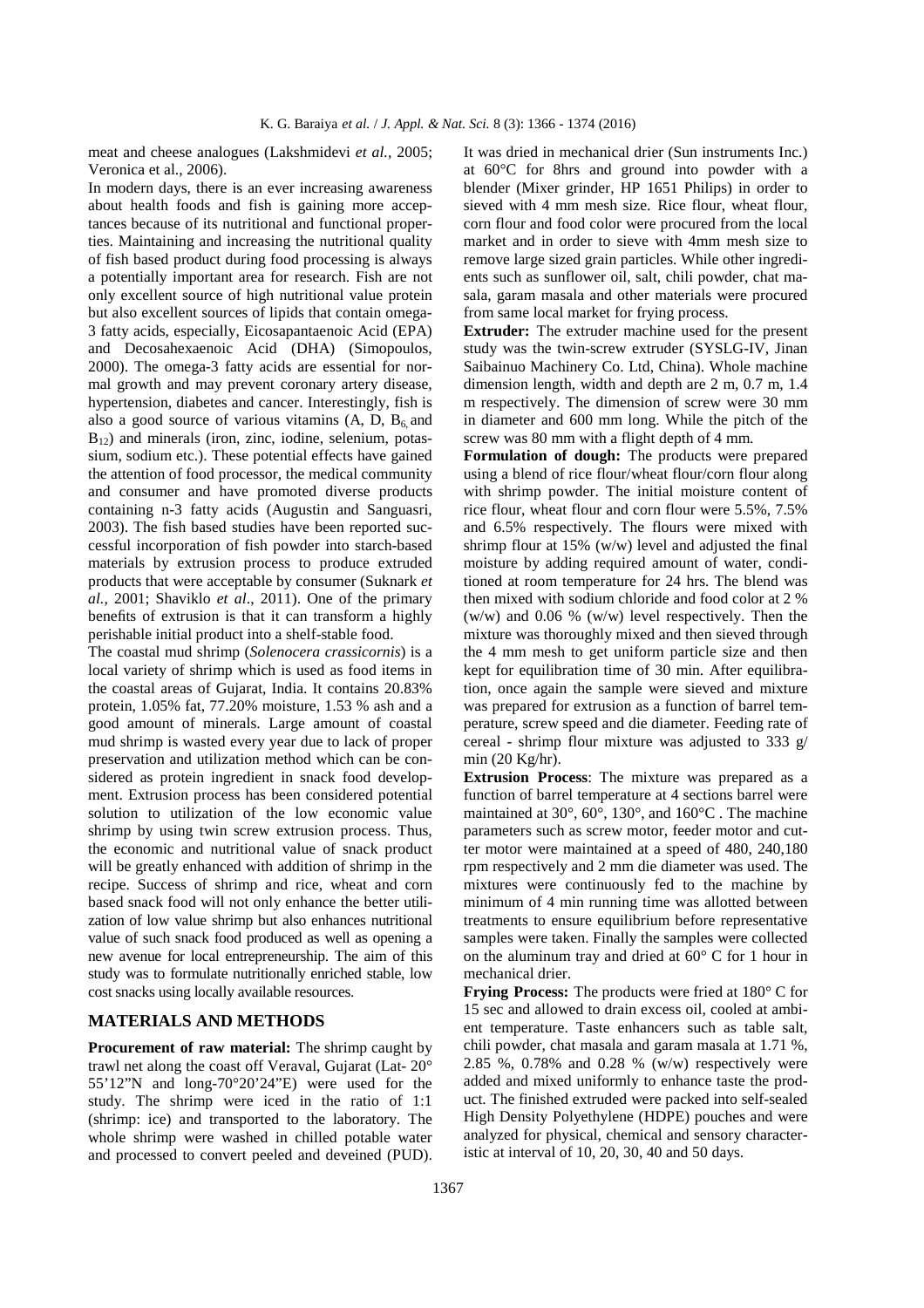**Determination of Product Response expansion ratio (ER):** was determined by the cross-sectional diameter of the extruded measured with a Vernier caliper. The ER values were obtained from 5 random samples with three locations in each sample. The ER was calculated as the cross-sectional diameter of the extruded divided by the diameter of the die opening and expressed as percentage (Ding *et al.,* 2005).

$$
Expansion ratio = \frac{Diameter\ of\ extruded\ sample}{Bie\ diameter} \times 100
$$

**Bulk density (BD)** was determined by weighing the quantity of 5 cm long pieces required to fill a 500 ml beaker (Hood- Niefer and Tyler, 2010). The extruded pieces were randomly added to the container and the container was shaken several times during filling. The BD was then calculated using the following formula, assuming a cylindrical shape of extruded.

$$
BD (g/cm3) = \frac{M}{V}
$$

Where, M is mass (g) and V is the volume of beaker in cm<sup>3</sup>. The experiment was done in triplicate from each treatment replication.

Particle density (PD) was calculated according to the method of Gujska and Khan (1990). Individual cylindrical extruded rods were weighed individually; the diameter and length were measured by using Vernier calliper:

$$
Particle density (g/cm3) = 4
$$

Where, m and L are rod mass (g) and  $\mathbb{R}^{n+1}$  length (cm), respectively, of extruded with diameter d (cm). The experiment was done in triplicate for each treatment replication.

**Porosity (PO)** was calculated according to Wang *et al.*  (1999) using the following calculation.

$$
Porosity = \frac{Particle density - Bulk density}{Particle density} \times 100
$$

**Colour:** The colour of the sample were determined using a colour reader (CR-10, Konica Minolta Sensing, Inc., made in Japan). The sample were ground in to powder using a mixer. A uniform thick layer of the powder was taken in the sample holder of the colorimeter and values corresponding to *L\**, *a\** and *b\** were measured. The measurement were carried out in single for each treatment replication.

**Texture profile analysis:** Texture analysis of sample were carried out using the CT3 texture analyser (Brookfield engineering laboratories, Inc. USA). After a trigger force of 3 gm was attained the probe then proceeded to penetrate into the sample to a depth of 4 mm. At this depth the maximum force reading (the resistance to penetration) was obtained and measured as hardness, crispiness, quality of fracture, cohesiveness, springiness and chewiness of the product.

**Compositional analysis**: The moisture content of the sample were measured using moisture balance meter (Mac 110 N/H, EU) according to AOAC (2006) standard method. The crude protein content of the samples was estimated using Microkjeldal method AOAC (2006). The amount of fat in the sample was determined using soxhlet method AOAC (2006). Ash content of the sample was estimated by AOAC (2006) method. Carbohydrate content was estimated by the difference (Left content after rest of composition). The energy values of the extruded were determined by computation and expressed in kilo calories.

**Microbiological analysis:** Determination of TPC and *S. aureus* were measured in all products using standard method recommended by AOAC (2006).

**Sensory analysis:** Sensory evaluations were conducted using a ten panel members. Panelists were trained to evaluate the extruded for general appearance, surface texture, flavour, crispiness and overall acceptability on a 0-5 Hedonic scale (Larmond, 1977) and the results were averaged.

**Statistical analysis:** The results were subjected to statically analysis of variance (ANOVA). IBM BASIC windows release 1.13 was used to know the significant difference for different treatment combination and to find the best treatment combination. Mean and SD for four replicates were calculated Completely Randomized Design (CRD). Significant (*p*<0.05) differences between means were determined by Duncan's *post hoc* test using SPSS release 16.0.0.

#### **RESULTS AND DISCUSSION**

**Characteristics of raw material:** In the present study, shrimp characteristics were evaluated the proximate composition such as moisture, protein, fat and ash of fresh shrimp were recorded to 77.2 %, 20.83, 1.05 % and 1.53 % respectively. The chemical characteristics such as TMA-N and TVB-N were found as 2.70 (mg %) and 8.10 (mg %) respectively, while TPC was noted as  $4.0 \pm 0.41$  log cfu/g. The results obtained from present study indicates that the shrimp were fresh and good quality. Homchoudhury *et al.* (2012) analyzed the proximate composition of shrimp (*Metapeneopsis stridulans*) were as 20% of protein, 1.5% of ash, 1% of fat and 76% of moisture. However, the slight variation noted in present study might be due to different species, size, weight and season. The characteristics found in shrimp were in agreement with the reports given by earlier researchers. (Virgilo *et al.,* 2006; Erickson *et al.,* 2007; Ali *et al.,* 2013).

The proximate compositions of cereal flour used for extrusion are shown in Table 1. The proximate composition of rice flour used in the present study is similar with the results of the literature (Madhusudhan and Tharanathan, 1995; Spigno and Faveri, 2004) were reported that the protein content of rice flour varies between 5.85 - 8.2% and the fat content varies between 0.56-1.4 percent. The wheat flour used in the present study revealed the protein content was higher (12.37 %) as compared to that of rice or corn flours. While the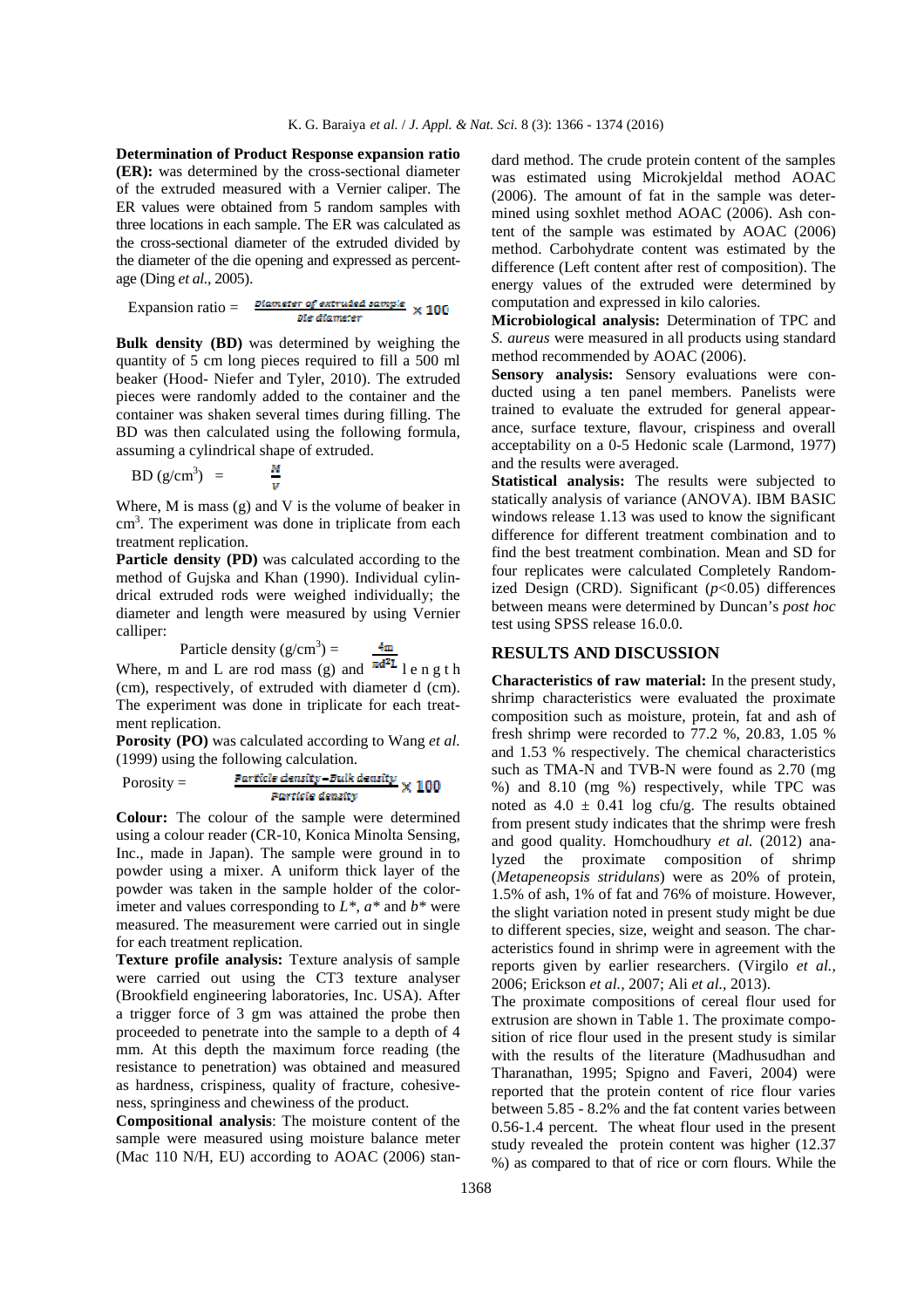| Sr. | <b>Proximate Composi-</b> |                         |                         | $Mean \pm SD$             |                        |
|-----|---------------------------|-------------------------|-------------------------|---------------------------|------------------------|
| No  | tion                      | <b>Rice flour</b>       | Wheat flour             | Corn flour                | <b>Shrimp flour</b>    |
|     | Moisture $(\%)$           | $5.50^a + 0.100$        | $10.33^{\circ} + 0.153$ | $7.90^b + 0.095$          | $9.10^{\circ} + 0.125$ |
|     | Total Protein (%)         | $6.83^b + 0.058$        | $12.37^{\circ} + 0.153$ | $5.56^a + 0.067$          | $86.15^d \pm 0.109$    |
|     | Total Fat (%)             | $0.31^a + 0.015$        | $1.40^{\circ} + 0.100$  | $1.46^{\circ} + 0.061$    | $1.25^{\rm b} + 0.090$ |
| 4   | Total Ash (%)             | $2.00^{\rm b} + 0.100$  | $1.00^a + 0.100$        | $0.53^a + 0.058$          | $2.23^{\circ}$ + 0.055 |
|     | Carbohvdrate              | $85.01^{\circ} + 0.326$ | $74.28^b + 0.076$       | $83.78^{\circ} \pm 0.153$ | $0.70^a + 0.049$       |

Table 1. Proximate composition of flours used in the present study.

Mean values in column for all the samples with different superscripts are significantly different  $(p<0.05)$ . Value are expressed as mean  $\pm$  SD, n = 4. (%, wet basis).

|  | <b>Table 2.</b> Changes in expansion ratio (mm) of extruded snack products during storage period. |  |  |  |
|--|---------------------------------------------------------------------------------------------------|--|--|--|
|  |                                                                                                   |  |  |  |
|  |                                                                                                   |  |  |  |

| <b>DOS</b>   |                       | Rice, wheat and corn flour extruded with shrimp flour |                                         |
|--------------|-----------------------|-------------------------------------------------------|-----------------------------------------|
|              | T1(Rice)              | T <sub>2</sub> (Wheat)                                | $T3$ (Corn)                             |
|              | $3.32^{Aa} + 0.099$   | $2.75^{\text{Ac}} \pm 0.070$                          | $\overline{3.06}^{\text{Ab}} \pm 0.102$ |
| 10           | $3.30^{Aa} \pm 0.034$ | $2.68^{ABC} \pm 0.025$                                | $3.05^{Ab} \pm 0.076$                   |
| 20           | $3.25^{Aa} + 0.156$   | $2.66^{\text{BCc}} \pm 0.047$                         | $3.00^{ABb} \pm 0.025$                  |
| 30           | $3.22^{ABa} + 0.107$  | $2.62^{\text{BCc}} \pm 0.077$                         | $2.96^{ABCb} \pm 0.116$                 |
| 40           | $3.16^{ABa} + 0.085$  | $2.62^{\text{BCc}} \pm 0.040$                         | $2.90^{BCb} \pm 0.049$                  |
| 50           | $3.07^{Ba} \pm 0.021$ | $2.59^{\text{Cc}} \pm 0.057$                          | $2.85^{\text{Cb}} + 0.105$              |
| C.D. at $5%$ |                       | <b>NS</b>                                             |                                         |
| CV (%)       |                       | 2.732                                                 |                                         |

Different superscript in capital letters (A, B, C) indicate significant difference (*p*<0.05) amongst rows and superscripts in small letters (a, b, c) indicate significant difference amongst column. Value are expressed as mean **±** SD (n=4). NS=Not significant.

Table 3. Changes in bulk density and porosity of extruded product during storage period.

|                  |                                         | Bulk density $(g/cm^3)$      |                                         |                                                       | Porosity $(\% )$           |                              |
|------------------|-----------------------------------------|------------------------------|-----------------------------------------|-------------------------------------------------------|----------------------------|------------------------------|
| <b>DOS</b>       |                                         |                              |                                         | Rice, wheat and corn flour extruded with shrimp flour |                            |                              |
|                  | T1 (Rice)                               | T <sub>2</sub> (Wheat)       | T3 (Corn)                               | T1(Rice)                                              | T <sub>2</sub> (Wheat)     | T3 (Corn)                    |
| $\theta$         | $\overline{0.23}^{\text{Cab}} \pm 0.03$ | $0.24^{Aa} \pm 0.07$         | $\overline{0.22^{\text{CDb}}} \pm 0.04$ | $\overline{57.167}^{\text{Aa}} \pm 5.33$              | $62.04^{Aa} \pm 1.29$      | $53.31^{Ab} \pm 0.93$        |
| 10               | $0.23^{\text{Cb}} \pm 0.02$             | $0.24^{Aa} \pm 0.05$         | $0.22^{Dc} \pm 0.05$                    | $49.91^{Bb} \pm 2.99$                                 | $55.49^{Ba} \pm 4.67$      | $51.62^{Ab} \pm 1.91$        |
| 20               | $0.24^{Ba} \pm 0.04$                    | $0.24^{\text{Aab}} \pm 0.03$ | $0.23^{BCb} \pm 0.07$                   | $48.29^{BCa} + 6.54$                                  | $54.44^{Ba}$ ± 4.20        | $46.63^{Ba}$ + 4.33          |
| 30               | $0.24^{\text{Cab}} \pm 0.05$            | $0.24^{Aa} \pm 0.02$         | $0.23^{BCb} \pm 0.02$                   | $42.84^{\text{CDb}} \pm 1.67$                         | $53.87^{Ba} \pm 3.12$      | $43.72^{Bb} \pm 1.30$        |
| 40               | $0.24^{Ba} \pm 0.06$                    | $0.24^{Aa} \pm 0.00$         | $0.24^{Aa} \pm 0.14$                    | $37.09^{DEC} + 4.87$                                  | $53.62^{Ba} \pm 2.48$      | $43.42^{Bb} \pm 1.46$        |
| 50               | $0.26^{Aa} + 0.06$                      | $0.24^{Ab} \pm 0.00$         | $0.24^{Ab} \pm 0.02$                    | $32.02^{Eb} \pm 0.97$                                 | $44.51^{\text{Ca}} + 5.59$ | $36.79^{\text{Cb}} \pm 5.88$ |
| CD <sub>at</sub> |                                         |                              |                                         |                                                       |                            |                              |
| 5%               |                                         | $5.371*$                     |                                         |                                                       | $0.008*$                   |                              |
| CV(%)            |                                         | 7.861                        |                                         |                                                       | 2.357                      |                              |
|                  |                                         |                              |                                         |                                                       |                            |                              |

Different superscript in capital letters (A, B, C) indicate significant difference (*p*<0.05) amongst rows and superscripts in small letters (a, b, c) indicate significant difference amongst column. Value are expressed as mean **±** SD (n=4).

fat content was 1.40 %. Even more, Bredie *et al.* (2002) reported the protein and fat content of 9.5% and 1.5% respectively in wheat flour are lesser than present study. The proximate compositions of corn flour were used similar to the result of several workers (Onwulata *et al.,* 2001; Ferreira *et al.,* 2011). The protein content of shrimp flour was 86.15 % which is similar with 82.53 % protein of fish flour reported by Majumdar and Singh (2012).

#### **Quality changes during storage**

**Physical characteristics** *:* The diameter of the sample were marginal reduced after 50 days of storage. However, the change were not significant  $(p>0.05)$ . The diameter of the sample were relatively higher in rice flour based product T1 (6.75 to 5.98 mm) as compared to the wheat based T2 (5.50 to 5.04 mm) and corn

based extruded T3 (6.24 to 5.77 mm). The result shows that rice based product caught better stability throughout the study. Kuna *et al.* (2013) also studied the expansion and diameter had relation in respect to same proposition in rice/wheat/corn based product followed by present study.

The sample were slightly gained the weight after 50 days of storage which is perhaps due to increased moisture content with successive days. However, the changes were not significant  $(p>0.05)$ . The least change was recorded in T1 (0.55 to 0.60 gm) as compared to T2 (0.30 to 0.54 gm) and T3 (0.41 to 0.51 gm). The result supported by Kuna *et al.* (2013) fish based extruded recorded change in sample weight from 0.2 to 0.4gm.

The expansion ratio of the extruded remained almost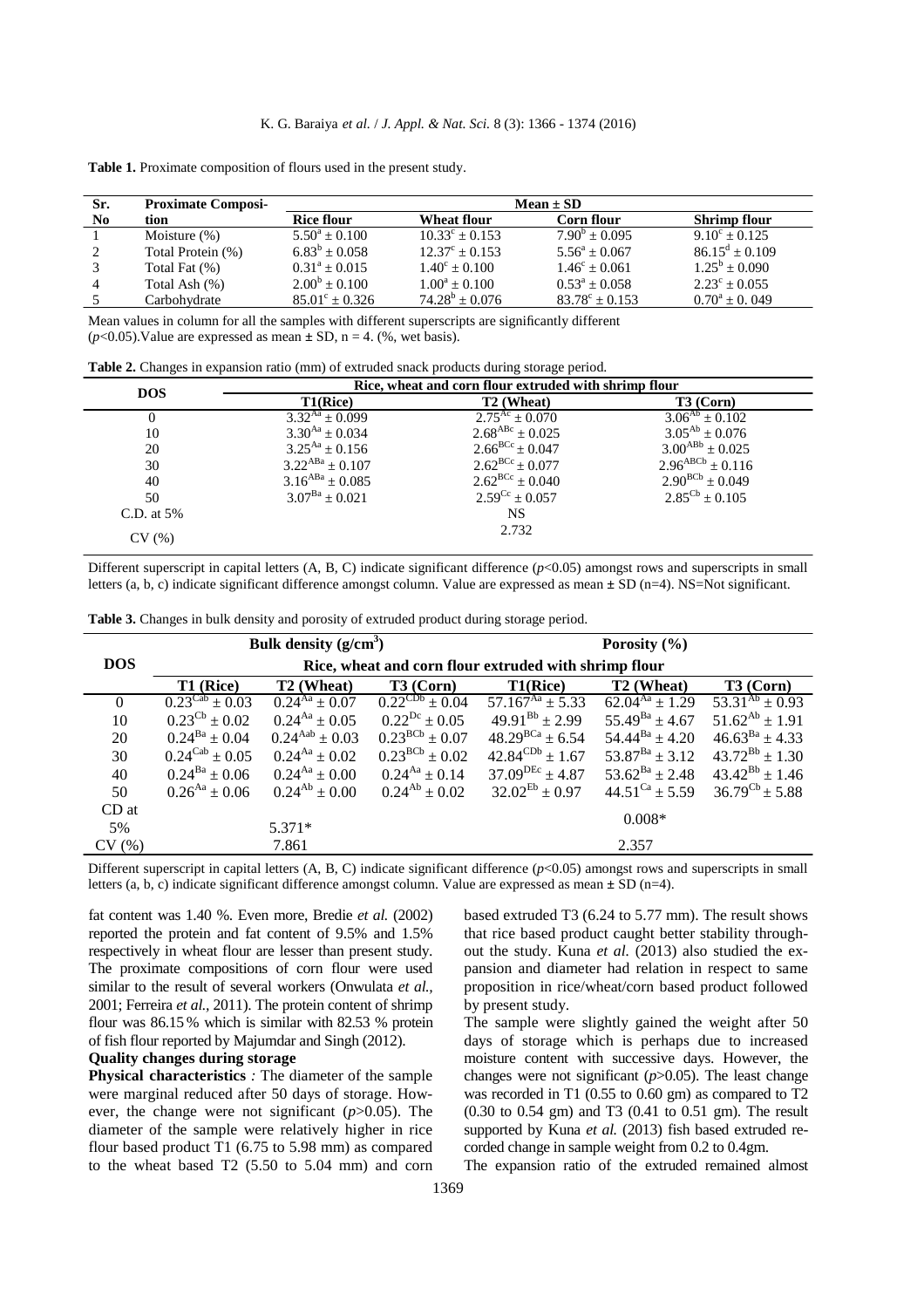|                                                                                                                                                                                                    |                       |                       | Rice, wheat and corn flour extruded with shrimp flour |                       |                          |                      |
|----------------------------------------------------------------------------------------------------------------------------------------------------------------------------------------------------|-----------------------|-----------------------|-------------------------------------------------------|-----------------------|--------------------------|----------------------|
| <b>Sensory Characteristics</b>                                                                                                                                                                     | F                     | (Rice)                | T <sub>2</sub> (Wheat)                                |                       |                          | T3 (Corn)            |
|                                                                                                                                                                                                    | 0 <sub>DOS</sub>      | After 50 DOS          | $0\,\mathrm{DOS}$                                     | After 50 DOS          | $0\,\mathrm{DOS}$        | After 50 DOS         |
| General Appearance                                                                                                                                                                                 | $5.00^{4a} \pm 0.00$  | $4.50^{ABa} \pm 0.51$ | $4.10^{CD} \pm 0.32$                                  | $3.20^{BCb} \pm 0.42$ | $5.00^{Aa} \pm 0.00$     | $4.60^{4a} \pm 0.52$ |
| Surface texture                                                                                                                                                                                    | $5.00^{4a} \pm 0.00$  | $4.60^{4a} \pm 0.51$  | $4.50^{BCb} \pm 0.53$                                 | $3.00^{Db} \pm 0.82$  | $4.90^{ABa} \pm 0.32$    | $4.10^{ba} \pm 0.32$ |
| Flavor                                                                                                                                                                                             | $4.70^{Bab} \pm 0.49$ | $4.10^{Ca} \pm 0.31$  | $5.00^{4a} \pm 0.00$                                  | $3.90^{Aa} \pm 0.74$  | $4.60^{\rm Ch} \pm 0.52$ | $4.0^{Ca} \pm 0.00$  |
| Crispiness                                                                                                                                                                                         | $5.00^{Aa} \pm 0.00$  | $4.30^{Ba} \pm 0.48$  | $4.70^{ABb} \pm 0.48$                                 | $3.10^{Cb} \pm 0.88$  | $5.00^{Aa} \pm 0.00$     | $4.00^{Ca} \pm 0.00$ |
| Overall Acceptability                                                                                                                                                                              | $5.00^{4a} \pm 0.00$  | $4.60^{Aa} \pm 0.51$  | $4.60^{Bb} \pm 0.52$                                  | $3.30^{Bc} \pm 0.48$  | $4.80^{Bab} \pm 0.42$    | $4.00^{Cb} \pm 0.00$ |
| Different superscript in capital letters $(A, B, C)$ indicate significant difference $(p<0.05)$ amongst rows and superscripts in small letters $(a, b, c)$ indicate significant difference amongst |                       |                       |                                                       |                       |                          |                      |

**Table 4** Average panel scores for sensory characteristics of extruded products during storage period. Table 4 Average panel scores for sensory characteristics of extruded products during storage period.

K. G. Baraiya *et al.* / *J. Appl. & Nat. Sci.* 8 (3): 1366 - 1374 (2016)

same throughout storage. A small changes were noted in T1 (0.25%) and T3 (0.21%) at end of the storage. But were not significant  $(p>0.05)$  (Table 2). The noteworthy change in expansion ratio perhaps due to increasing moisture content with progressively days as discussed above.

The particle density of extruded product recorded the increasing trend with successive the days of storage but the changes were not significant (*p*>0.05). The change in particle density of product was relatively more pronounced in wheat based sample T2 (0.43 to 0.64 gm/cm<sup>3</sup>) as compared to T1 (0.38 to 0.57 gm/cm<sup>3</sup>) and T3 (0.39 to 0.49  $\text{gm/cm}^3$ ). Rice (T1) and corn based (T3) samples were diverged with progressive period of storage which might be related to collapsing of air pocket in the product with increasing moisture content.

The samples varied from initial 57.67 % to 32.02 %, 62.04 % to 44.51% and 53.31 % to 36.79 % in T1, T2 and T3 respectively for porosity. The result shows that the change in porosity of the product were relatively more marked in rice based product i.e. T2 (25.65%) followed by wheat T1 (17.33%) and corn based T3 (16.52%). However, all the sample were noted declining significantly  $(p<0.05)$  in porosity because of shrink of the product as noted above (Table 3). The similar positive linear effect porosity was also reported by Yagci and Goguş (2008) and Hood-Niefer and Tyler (2010), whereas contrasting result was reported by Thymi *et al.* (2005).

The significant increase  $(p<0.05)$  in the bulk density of extruded made of rice  $(T1)$  and corn based  $(T3)$  were noticed during experiment, whereas wheat based (T2) remained unchanged (Table 3). The bulk density and porosity has shown positive correlation which is obvious. Increasing of bulk density in T1 and T3 is in agreement with Kumar *et al*. (2010) showing that increased in moisture content, increased the bulk density of carrot/rice/pulse based product. The opposite behaviors of bulk density and expansion ratio have been reported by Ding *et al. (*2006). Increased bulk density with increased fat content was observed by Veronica *et al.* (2006) in maize/soybean based extruded.

Overall, the changes observed in physical characteristics by slow gain of moisture in the product with progressively days. Chaiyakul *et al.* (2009) and Tumuluru *et al.* (2013) reported that moisture content has adverse effect on expansion ratio, bulk density, porosity, hardness, and protein content of fish/rice based product at storage periods.

The color changes by the storage can be considered as an indicator to evaluate the intensity of the process in terms of chemical and nutritional changes (Ilo *et al.*, 1999). The *'L*'-value of all the product showed relative stable throughout the storage period as initial '*L'*-value (lightness) was 42.65 for T1, 49.48 for T2 and 48.82 for T3 to to 38.68, 45.20 and 45.55 respectively at the finale. Therefore, changes were not significant (*p*>0.05).

The changes in '*a*' value of the sample showed

column. Value are expressed as mean **±** SD (n=4).

column. Value are expressed as mean  $\pm$  SD (n=4).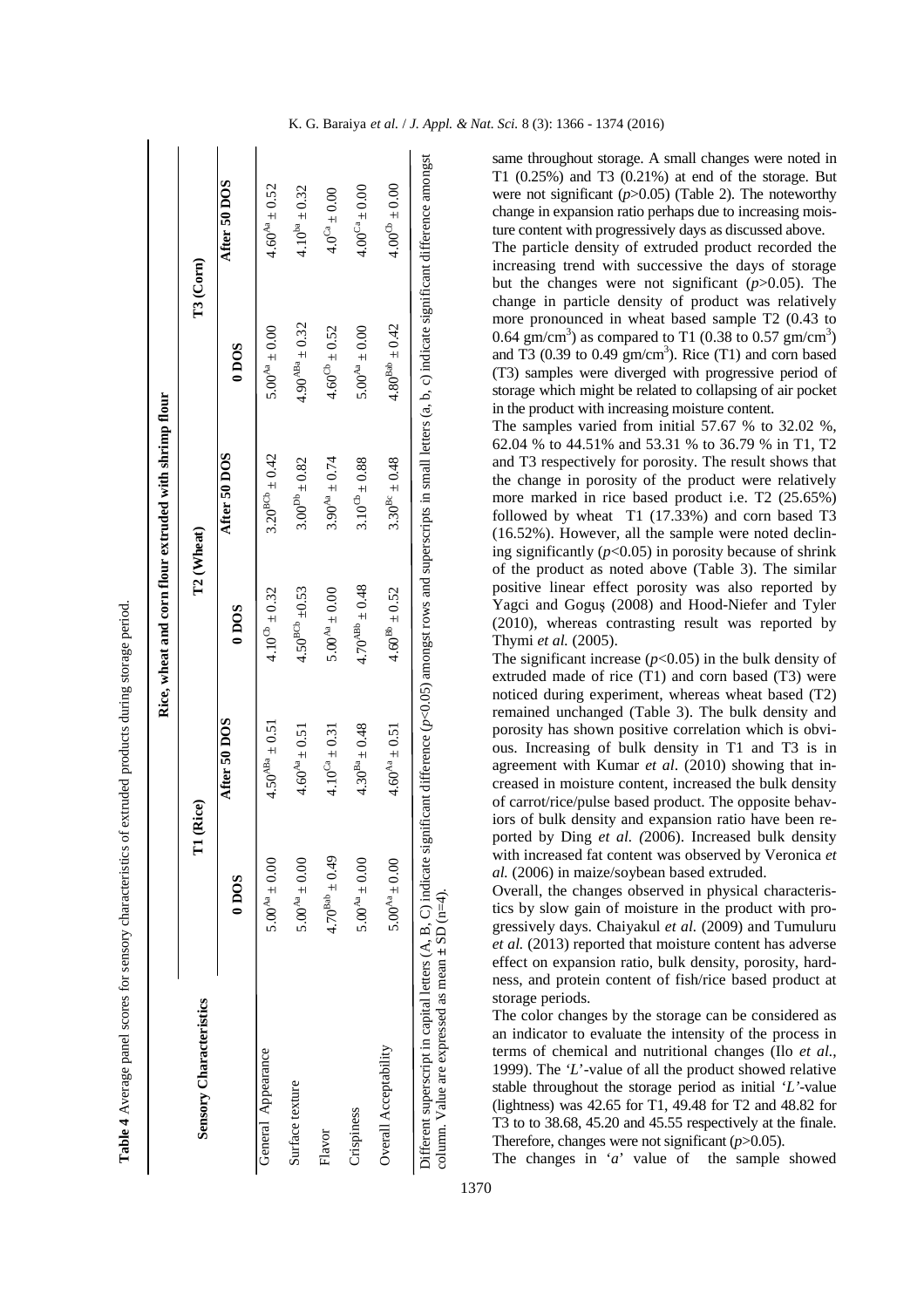K. G. Baraiya *et al.* / *J. Appl. & Nat. Sci.* 8 (3): 1366 - 1374 (2016)



*Fig. 1. Changes in hardness (gmF) of extruded product during storage period.* 



*Fig. 3. Changes in protein (%) of extruded product during storage period.* 



*Fig. 2. Changes in crispiness (gm) of extruded product during storage period.* 



*Fig. 4. Changes in total plate count (log cfu/g) of extruded product during storage period.* 



*Fig. 5. Texture profile analysis: Time vs Load* 

slightly increasing trend as from 13.20 to 13.68 for T1, 13.75 to 14.40 for T2 and 12.68 to 13.68 for T3. The result indicates the product became reddish which argument supported by Shaviklo *et al.* (2011) reported that changes were influenced by storage time and type of snack. The lightness (*L*\*), redness (*a*\*) and yellowness (*b*\*) of snacks were 33-36, 9-11 and 20-24 respectively for corn-fish extruded. However, changes were not significant  $(p>0.05)$ .

The '*b*'-value of the sample were changed significantly to yellowish  $(p<0.05)$ . The changes from 19.42 to 22.50 for T1, 22.58 to 24.18 for T2 and 22.28 to 27.88 for T3 during storage period. Least change was observed in T2 (1.60%).

Above all, this might be due to interactive effect of

millard reaction with the ingredient present in the sample. The result revealed that insignificant change both in *'L'* and '*a*' value while significant change in *'b*' value that does not alter the overall acceptability of extruded.

**Texture profile characteristic***:* The hardness of the samples decreased gradually (Fig. 1). The higher hardness was noted in T1 (1909.25 to 1689.25 gmF) followed by T2 (1377.50 to 1248.25 gmF) and T3 (1229 to 1131 gmF). Like hardness, the crispiness of the sample have shown the decreasing trend (Fig. 2). The highest crispiness was observed in T1 (291.25 gm) followed by T2 (252.75 gm) and T3 was (210.75 gm), which gradually decreased to 157.75 gm, 136.50 gm and 123.50 gm after the 50 days of storage period. Maximum changes of quality of fracture was observed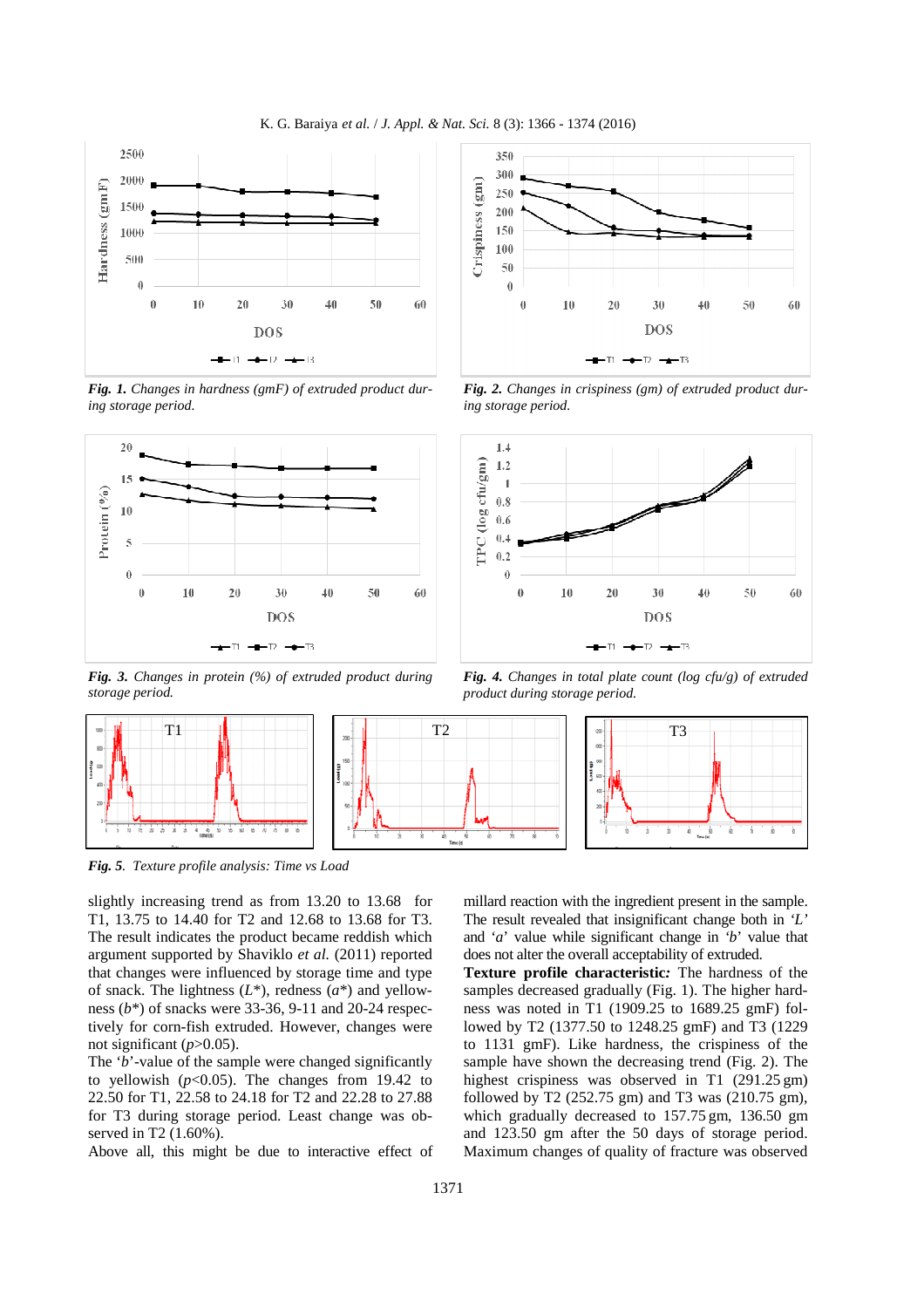in T1 (27.75 to 17.25 no.), while least changed recorded in T2 (25.00 to 21.50 no). The positive correlation was found between loss of crispiness accompanied by loss of quality of fracture, where in obvious. Besides, the maximum cohesiveness change was observed in T2 (0.52%), while least changed was recorded in T1 (0.23%). Like cohesiveness, the maximum changes were recorded in T3 (6.37 to 5.51 mm) and (116.90 to 68 mJ) in both springiness and chewiness respectively, while least change was in T1 (6.44 to 6.13 mm) for springiness and  $T2$  (111.15 to 93.63) mJ) for chewiness. The graph (Fig. 5) shows the T1 (attained highest peak points) were more superior in texture profile followed by T3 (moderate) and T1 (least) peak point against time vs load.

**Compositional characteristics***:* The moisture content of the samples were raised gradually with progressively periods. The maximum changes were observed in T2 (1.91 to 3.48 %) followed by T1 (1.52 to 2.40 %) and T3 (1.55 to 2.50%) after 50 days. Present study indicates that the moisture content has adverse reaction on expansion ratio, bulk density, porosity, hardness and crispiness of product throughout study. Similar finding with Chaiyakul *et al.* (2009) and Tumuluru *et al.* (2013) reported total protein content, expansion ratio, bulk density, hardness and net protein content of fish/rice based extruded were influenced by moisture, which corroborates the present observation. While Shaviklo *et al.* (2011) reported no changes in moisture content of the product up to 6 month storage of extruded. Perhaps strong moisture barrier packaging material was used. Overall, the changes in the moisture content were significant  $(p<0.05)$  by selected packaging material perhaps was not strong barrier against moisture.

The graph shows the protein content of the sample were slightly declined during storage (Fig. 3). Initially the protein content in T1, T2 and T3 extruded were 12.69, 18.74 and 15.09 % respectively, which declined to 10.37 % for T1, 16.69 % for T2 and 11.95% for T3 at the end of storage period. The percentage of protein was relatively more in T2 as compared to T1 and T3. This is due to relatively higher protein content in wheat flour than rice and corn flour. No other reports have been found on change of protein of fish based extruded during storage for supportive review.

Unlike protein, the fat content raised sharply throughout study. Maximum significant changes were observed in T3 (28.75 to 38.93 %), while least changes in T2 (22.75 to 27.28 %). Similar the storage study carried by Shaviklo *et al.* (2011) observed fat content of 30.6-31.7% in corn snacks after the oil frying process which packed in polypropylene bags at ambient temperature and increased fat content after the 6 months of storage. This apparent increase in fat content with progressive storage is perhaps related to settling of oil in the collapsed air pocket of the product.

The ash content, which is a measure of total mineral in

the extruded, remained stable with intermitted fluctuation during storage. The ash content was 2.80 to 270% for T1, 3.75 to 3.53% for T2 and 3.25 to 3.38% for T3 during the storage period. The highest ash content recorded 3.75% in wheat flour (T2) based extruded due to relatively higher ash content in wheat flour than rice and corn flour. Present study showed that changes were more or less stable at the end of storage period.

The carbohydrate content has been shown no notable change during the days of storage. Initially the carbohydrate content in T1, T2 and T3 based extruded was 51.50, 53.36 and 51.36 % respectively. The higher energy value were noted in T3 (571.12Kcal) followed by T2 (514.65) and T1 (566.1 Kcal) after 50 days.

**Microbiological characteristics:** Total plate counts are commonly used as an index of spoilage of fish and fishery products. TPC, a measure of bacterial load, in T1 was 0.36 to 0.40 log cfu/g, which marginally increased during storage period followed by TPC of 0.34 to 1.24 log cfu/g in T2 and 0.34 to 1.28 log cfu/g in T3 but much below the limit of rejection (Fig. 4). *S. aureus* was not observed throughout study. Absence of *S. aureus* indicated the microbiological safe and stable product at the end of storage period. No microbial growth was detected in crab based extruded up to 3 month storage period in the study carried out by Murphy *et al.* (2003). Shaviklo *et al.* (2011) recorded total plate count of less than  $1 \times 10^3$  cfu/g during 6 month storage in corn-fish based snack foods and no *E. coli* or *Salmonella* were detected. Microorganisms have been reported to be inhibited by inclusion of salt, sugar and spices in foods (Bamforth, 2005). The same may be reason in present study for restricted growth of bacteria in extruded of kept in safe package.

**Sensory characteristics:** The researcher (Shoar *et al.,* 2010) said, acceptability depends mainly on the organoleptic properties of the snacks, which are usually measured in terms of texture, taste and appearance. The sensory qualities of T1 recorded the highest acceptance in term of general appearance, surface texture, crispiness and overall acceptability, but scores slowly decreased with increasing storage period, while T2 scored higher for flavor of the products (Table 4). Kuna *et al.* (2013) while studying the snacks made from combination of cereal/pulse/fish powder also noted deterioration in sensory quality but were well acceptable in aspect of color, flavor, texture, taste, mouth feel and overall acceptability. The same is the case with the present finding. Therefore, rice flour (T1) coextruded with shrimp flour offers better performance in terms of quality during long term storage at ambient temperature.

#### **Conclusion**

The present study concluded that development of extruded using cereal flour with shrimp flour, without compromising on the quality of final product, would help to improve the nutritional quality of cereal and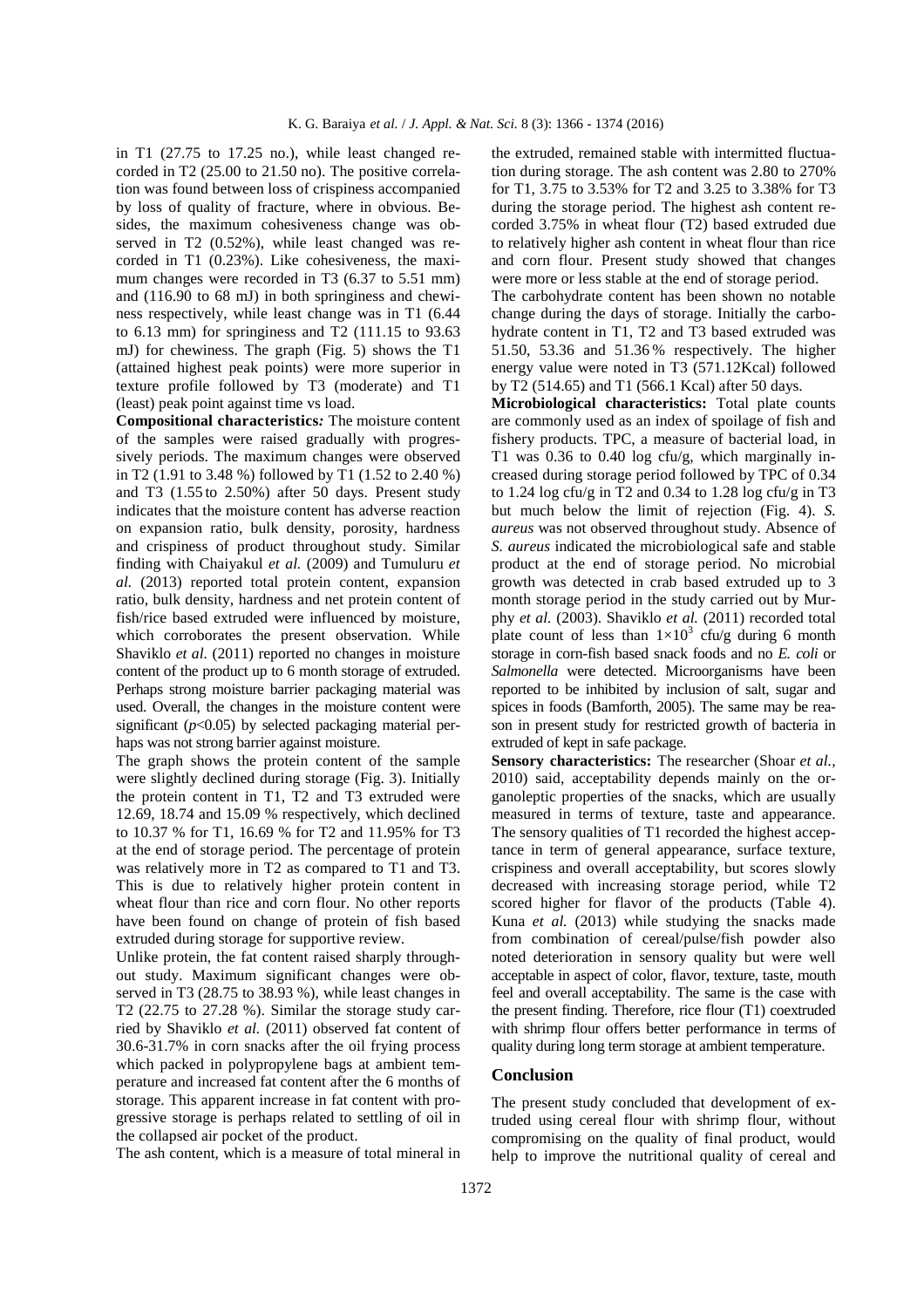pulse based snack food apart from adding distinct flavor and taste. The underutilized shrimp will not only be utilized for value addition but also for development of products with enhance nutritional value of ready to eat snack foods. Products developed not only acceptable but also physically, chemically and microbiologically stable for 50 days of storage period. On the basis of sensory evaluation, the best product made was rice flour coextruded with shrimp flour. The next in order was corn and wheat based but all were acceptable. The well accepted extruded that were developed in the study can be scaled up for potential commercialization and marketing. Extrusion of cereal flour with shrimp protein can be used to produce high-protein products that would be an option to provide nutrient snacks for consumers and to increase fish consumption.

#### **ACKNOWLEDGMENTS**

This research was carried out at the Department of Harvest and Post-Harvest Technology, College of Fisheries, Junagadh Agricultural University. The authors thanks that the staff of Harvest and Post-Harvest Technology for their advice and assistance.

#### **REFERENCES**

- Ali, M.Y., Mahmud, Z., Rashed, A., Khanom, M. and Sarower, G. (2013). Post-harvest quality loss of shrimp (*Penaeus monodon*) in the value chain of southwestern region (satkhira) in Bangladesh. *International Journal of Scientific Knowledge.* 3(2):36-44.
- AOAC. (2006). Official Methods of Analysis of the Association of Official Analysis 16th edn, Association of Official Anaytical Chemists, Washington DC. Augustin, M.A. and Sanguansri, L. (2003). Polyunsaturated fatty acid: Delivery innovation and incorporation into foods. *Food Australia*. 55:294-296.
- Bamforth, N.W. (2005). Food fermentation and microorganisms. Blackwell publishing company, Oxford, pp 17-18.
- Bredie, W.L.P., Mottram, D.S. and Guy, R.C.E. (2002). Effect of temperature and pH on the generation of flavor volatiles in extrusion cooking of wheat flour*. J Agric Food Chem.* 50: 1118-1125.
- Chaiyakul, S., Jangchud, K., Jangchud, A., Wuttijumnong, P. and Winger R. (2009). Effect of extrusion conditions on physical and chemical properties of high protein glutinous rice-based snack. *LWT—Food Science and Technology.* 42: 781–787.
- Ding, Q.B., Ainsworth, P., Plunkett, A., Tucker, G. and Marson, H. (2006).The effect of extrusion conditions on the functional and physical properties of wheat based expanded snacks. *J Food Eng.* 73: 142- 148.
- Ding, Q.B., Ainsworth, P., Tucker, G. and Marson, H. (2005).The effect of extrusion conditions on the physicochemical properties and sensory characteristics of rice based expanded snacks. *J Food Eng*. 66: 283-289.
- Erickson, M.C., Bulgarelli, M.A., Resurrection, A.V.A., Vendetti, R.A. and Gates, K.A. (2007). Sensory differentiation of shrimp using a trained descriptive analysis panel. *Science direct LWT.* 40:1774-1783.
- FAO. (2011). Fishery and aquaculture statistics. The state of

world fisheries and aquaculture. ISSN 2070-6057, pp: 10.

- Ferreira, R.E., Chang, Y.K. and Steel, C.J. (2011). Influence of wheat bran addition and of thermoplastic extrusion process parameters on physical properties of corn-based expanded extruded snacks. *Alim Nutr Araraquara.* 22 (4): 507-520.
- Gujska, E. and Khan, K. (1990). Effect of temperature on properties of extrudates from high-starch fractions of navy, pinto and garbanzo beans. *J Food Sci.* 55: 466-469.
- Homchoudhury, M., Chakraborty, R., Sarkar, S. and Raychaudhuri, U. (2012). Characterization of extrudate prepared from rice (*Oryza sativa* l) and chapra (*Fenneropenaeus indicus*) by twin screw extrusion. *Fishery Technology*. 49: 50 – 53.
- Hood-neifer, S.D. and Tyler, R.T. (2010). Effect of protein, moisture content and barrel temperature on the physicochemical characteristics of pea flour extrudates. *Food Res Int.* 43: 659–663.
- Ilo, S. and Berghofer, E. (1999). Kinetics of colour changes during extrusion cooking of maize grits. *J Food Eng, Oxford.* 39(1): 73-80.
- Kumar, N., Sarkar, B.C. and Sharma, H.K. (2010). Development and characterization of extruded product of carrot pomace, rice flour and pulse powder. *African Journal of Food Science*. 4(11): 703 – 717.
- Kuna, A., Lakshmi Devi, N. and Kalpana, K. (2013). Utilization of fish powder in ready-to-eat extruded snacks. *Fishery Technology.* 50: 245 – 250.
- Lakshmidevi, N., Vijaya, K. and Mallikarjun, R. (2005). Development and acceptability of ready to eat snack for the institutionalized elderly. *J Food Sci Technol*. 42 (2): 176-179.
- Larmond, E. (1977). Method for sensory evaluation of food. Publ. No. 1286. Canada dept. of agriculture, Canada, pp 36–37.
- Madhusudhan, B. and Tharanathan, R.N. (1995). Legume and cereal starches why differences in digestibility– Part II. Isolation and characterization of starches from rice (*O. sativa*) and ragi (finger millet, *E.coracana*). *Carbo Polym*. 28: 153-158.
- Majumdar, R.K. and Singh, R.K. (2012). The effect of extrusion conditions on the physicochemical properties and sensory characteristics of fish-based expanded snacks. *Journal of Food Processing and Preservation*. doi:10.1111/jfpp.12041.
- Murphy, M.G., Skonberg, D.I., Camire, M.E., Dougherty, M.P., Bayer, R.C. and Briggs, J.L. (2003). Chemical composition and physical properties of extruded snacks containing crab-processing by-product*. Journal of the Science of Food and Agriculture.* 83:1163–1167.
- Onwulata, C.I., Smith, P.W., Konstance, R.P. and Holsinger, V.H. (2001). Incorporation of whey products in extruded corn, potato or rice snacks. *Food Research International.* 34: 679–687.
- Shah, A.J. (1991). Extrusion cooking of cod/ com grits. School of food and fisheries studies. *Huberside Polytechnic*. pp 93-98.
- Shaviklo, G.R., Olafsdottir, A., Sveinsdotir, K., Thorkelsson, G. and Rafipour. (2011). Quality characteristics and consumer acceptance of a high fish protein puffed corn fish snack. *J Food Sci Technol.* 48(6): 668-676.
- Shoar, D.Z., Hardacre, A.K. and Brennan, C.S. (2010). The Physico-chemical characteristics of extruded snacks